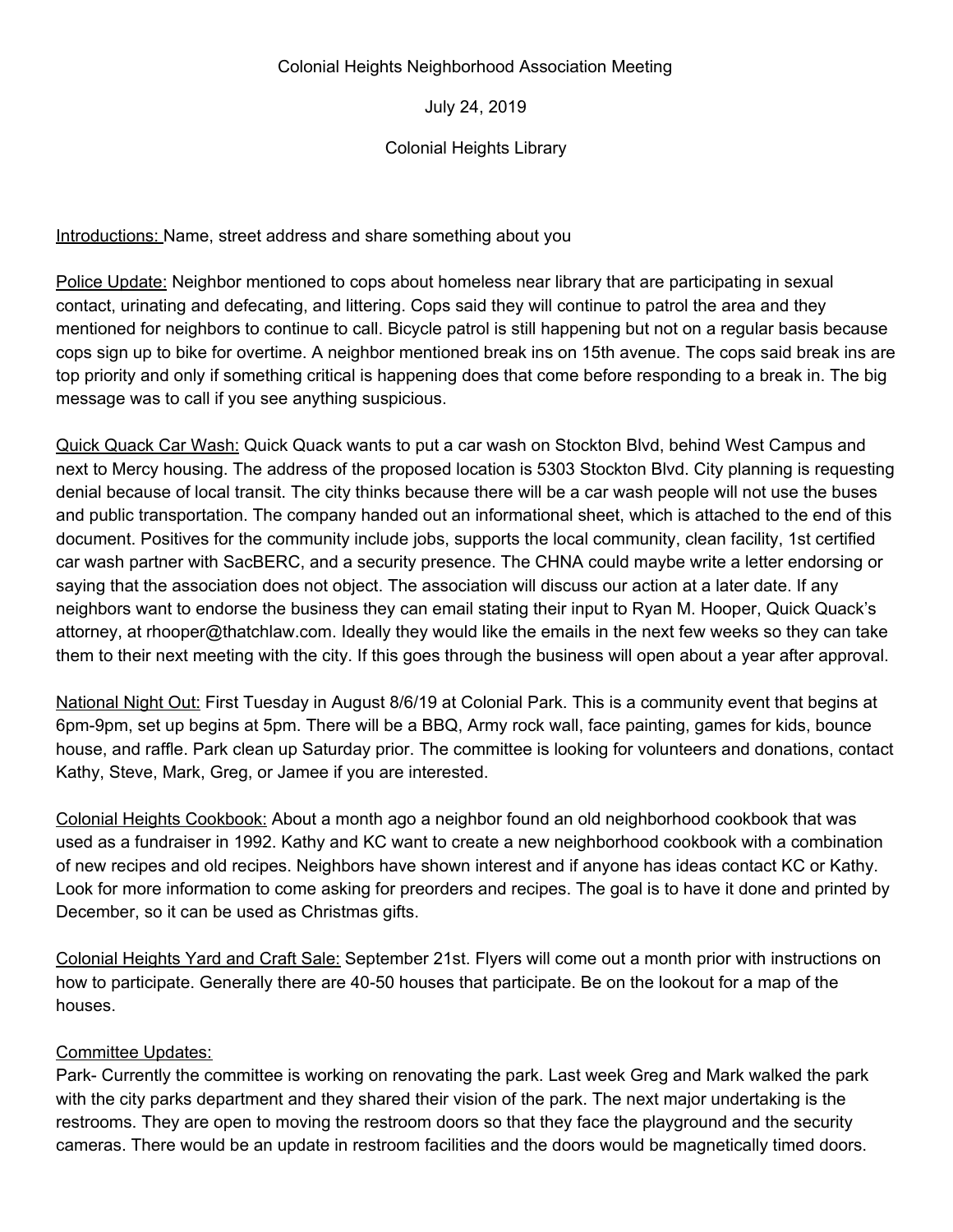The city seemed open to renovating the restrooms as long as they have enough money. This project is in the early stages and there will be more information as the city provides it. Tahoe Park is getting their restrooms fixed this year. There are also possible plans to renovate the pool. The landscape and learning program is coming by and working on the park three days a week.

Communications- Rose asked how people heard about the meeting. People heard from Facebook, Next Door, flyers, and email. The committee has had two meetings since the last association meeting and they are working on guidelines. The goal is to finalize the draft and email them to the leaders committee soon, because the committee wants to present the new guidelines at the August meeting. The committee involves KC, Jamee, and Rose. If you want anything advertised contact through the general CHNA email.

## Other Misc Items:

Next meeting is on a Thursday, 8/22/19.

Possible Etsy link for neighborhood street sign.

Greens hotel opened a few months ago. A neighbor said it was amazing and affordable. If anyone is coming to visit there is now a new option.

Grievance conversation was tabled for another meeting.